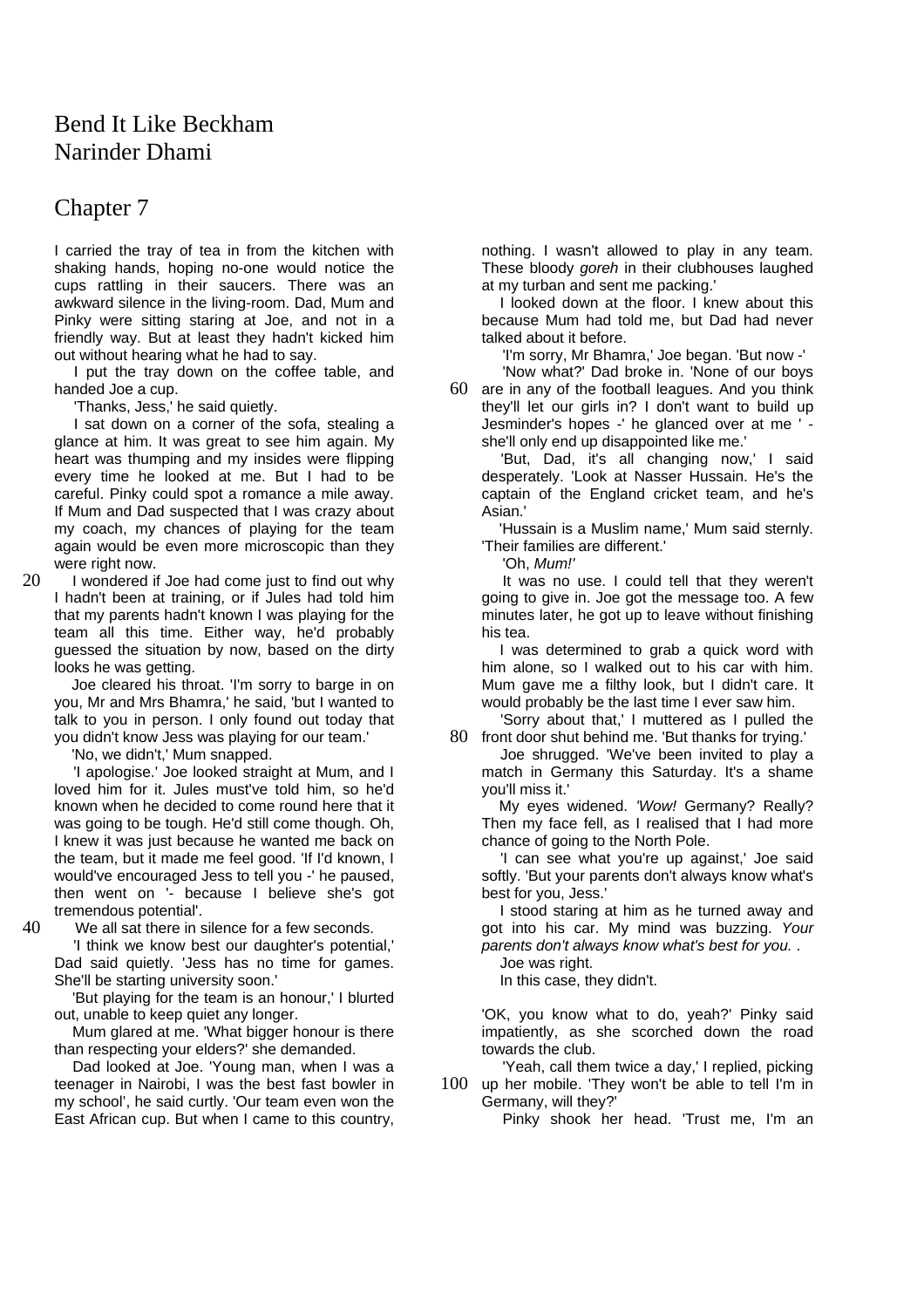expert at this.' She swung the car into the club car park. 'Look, there's your team.'

The girls were all sitting in the minibus, and Joe was just climbing inside. He was pulling the door shut when he spotted the car.

I jumped out, grabbing my bag. 'My sister's covering for me,' I said breathlessly. 'We're supposed to be staying at our cousin's in Croydon.'

Joe smiled at me. 'I didn't hear that.'

 I rushed on to the bus, and all the girls cheered. I made my way over to Jules, who was sitting on her own.

'I knew you'd come,' she said with a huge grin. 'I even saved a seat for you.'

'I wouldn't have missed it for anything.' I grinned back at her, pushing the fact that I was deceiving 120 my parents to the back of my mind. I was going to enjoy myself, whatever happened.

Things started off brilliantly. The plane journey was a laugh, and I even enjoyed the plastic meal we were served by the stewardesses. When we arrived in Hamburg, we were whisked out of the airport and on to a luxury bus for the short drive to our hotel. Jules and I were sharing a room, but we hardly had time to unpack before we were off for a river-boat trip around the city.

'Isn't this fab?' Jules yelled in my ear, as the boat sailed along one of the many canals. I nodded. Hamburg was huge, a real mixture of old and new, with churches and museums right alongside big new shopping centres.

'Come on, Jess.' Jules whipped her camera out of her bag. 'Say "cheese"!'

'What do you want a picture of *me* for?' I laughed, doing a mock-sexy pout. I was playing to the camera a bit because I knew that Joe was

140 looking at me. But it was liberating to know that no-one was going to see me and rush to tell Mum and Dad that I wasn't behaving myself properly.

The match against the German team was in the evening, so we headed back to the hotel for lunch and a rest before we went over to the club. We were all up for the game massively. Even though it was a friendly, we were determined to win. I couldn't wait to get out on to the pitch - though there was a secret worry niggling away at the back of my mind. I'd missed several training sessions, and I hadn't even been playing in the park with the lads like I used to. What if I wasn't fit enough for a ninety-minute game?

The German club was amazing, I reckon the German girls would have gone on strike if they'd had the same facilities we were expected to put up with at the Harriers. As I stood on the pitch that evening, waiting for Mel and the German captain

160 to choose halves, I stared round at the immaculate green grass, the huge, comfortable stands filled

with people, the state-of-the-art floodlights and the electronic scoreboard. This was easily the biggest crowd I'd ever played in front of. I was desperate to do well.

The ref blew his whistle, and the first half began. The German team were no pushover. They obviously weren't considering the game as just a friendly either, and they were pretty physical. I got a bit frustrated after forty-five minutes when all my runs and attempts to set something up with Jules were blocked. At the half-time whistle, we'd had one shot at goal, a header from Mel, and that was all.

'Don't lose heart,' Joe said urgently to us in the changing-room. 'We're blocking them just as efficiently at our end. It's going to be a question of which side can hold out the longest. Don't give up.'

180 I felt OK as we ran out for the second half. All my fears about not being fit enough seemed to be unfounded. But as the deadlock continued for the next twenty minutes, I began to wheeze a bit. My pace started to drop, and I was having to push myself hard to keep up with the flow of play.

Suddenly a shout from behind startled me. 'Jess! Mark her!' Mel yelled.

With a sinking heart, I realised that my opponent had got away from me, and was dribbling towards the penalty area, unmarked. I chased after her, but couldn't catch her up. She banged the ball into the net past Charlie, and we were one-nil down.

It was all my fault, I thought gloomily as the German team celebrated. Mel saw my face and came over to put her arm round me. 'Don't worry, Jess,' she said. 'These things happen.'

*Yeah, but it wouldn't have happened if I was fit enough,* I thought silently. It wasn't fair on the 200 rest of the team. I had to make it up to them somehow.

> The match was nearly over and I was almost on my last legs, when I saw a chance. I picked the ball up from Sally, and, as if by magic, a gap suddenly opened up in front of me. I got my second wind, and headed for the German penalty area.

> 'Jess!' I could hear Jules shrieking as she ran alongside me. *'Pass!'*

> I glanced up and hit the ball forward into space. Jules ran on to it, picked it up and thumped the ball into the net. It was just as good as Beckham's last minute goal against Greece. I almost collapsed with relief.

Jules cartwheeled over to me and I jumped on her, followed by the rest of the team. We were all screaming with joy. The ref had to break it up and hustle us back to the centre circle, but two minutes after we kicked off, he blew the whistle 220 for full-time. A draw.